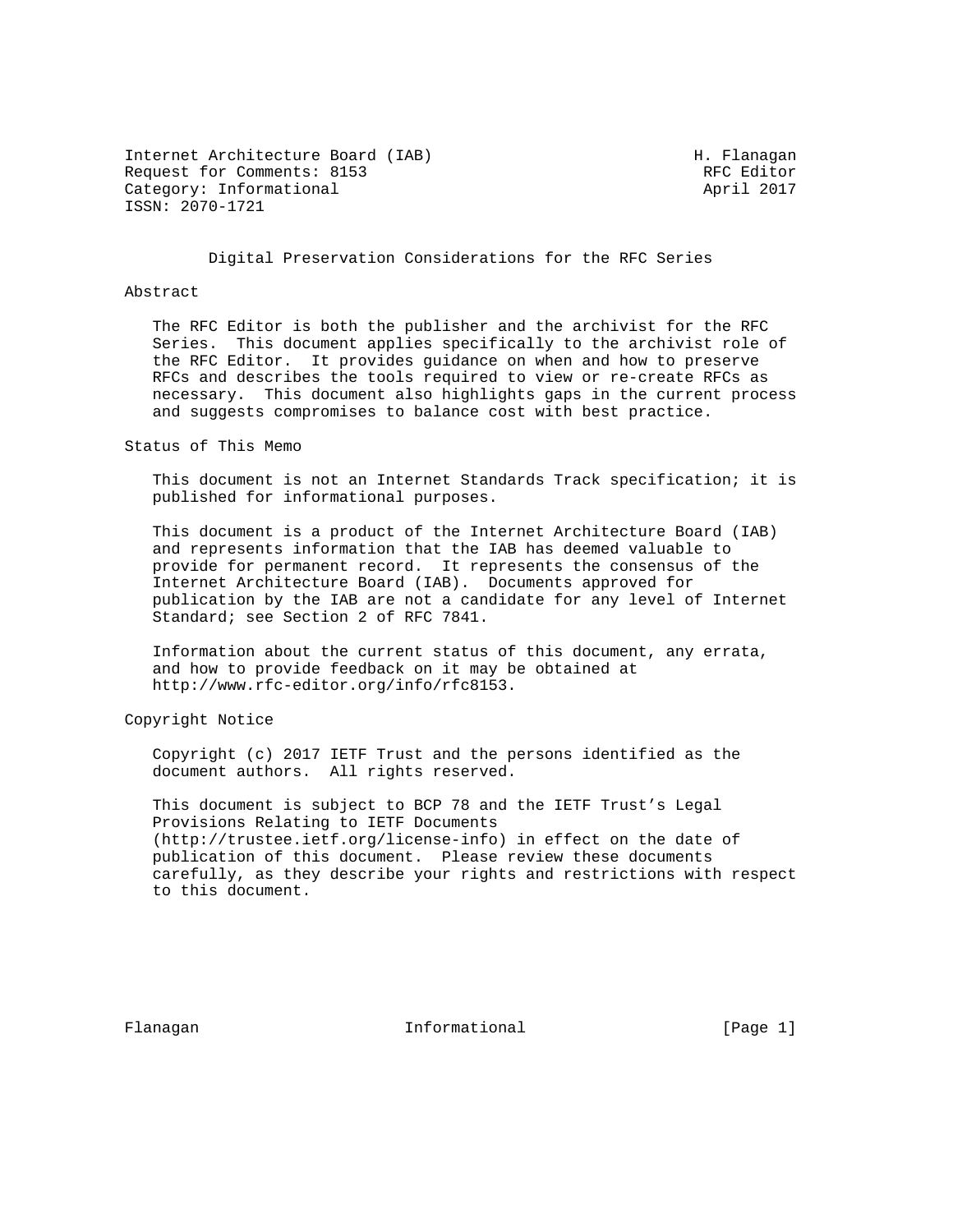# Table of Contents

|               | 1.2. Life Cycle of Digital Preservation 4                       |
|---------------|-----------------------------------------------------------------|
|               |                                                                 |
|               |                                                                 |
|               |                                                                 |
|               | 2.3. Metadata and Document Registration 7                       |
|               | 2.4. Normalization and Standardization of Canonical File        |
|               |                                                                 |
|               | $2.4.1.$ 'Best Effort' Data Retention 10                        |
|               | 2.4.2. Single Format for Archival Purposes 11                   |
|               | 2.4.3. Holistic Archiving of the Computing Environment 12       |
|               | 2.5. Transformation/Migration to Current Publication Formats 12 |
|               |                                                                 |
|               |                                                                 |
| $\mathcal{R}$ |                                                                 |
| 4.            |                                                                 |
| 5.            |                                                                 |
| б.            |                                                                 |
| $7^{\circ}$   |                                                                 |
|               |                                                                 |
|               |                                                                 |

## 1. Introduction

 The RFC Editor is both the publisher and the archivist for the RFC Series, a series of technical specifications and policy documents that includes foundational Internet standards [RFC6635] [RFC-SERIES]. The goal of the RFC Editor is to is to produce clear, consistent, and readable documents for the Internet community. Over time, the RFC Editor will use as many modern features, such as hyperlinks and content markup, within the document as necessary to convey the information the authors intended for their audience. As the archivist, however, the main goal is to preserve both the information described and the documents themselves for the indefinite future. To meet both of these goals, the RFC Editor must find the necessary balance between the publication needs of today and the archival needs of tomorrow, while acknowledging a finite set of resources to complete both aspects of the RFC Editor function.

 While many files are created during the editing process, this document focuses on the archival needs of the Internet-Drafts (I-Ds) that were approved for publication and the RFCs that resulted from these I-Ds; I-Ds before they are approved for publication by the appropriate stream-approving body are out of scope.

Flanagan 10 Informational 1999 [Page 2]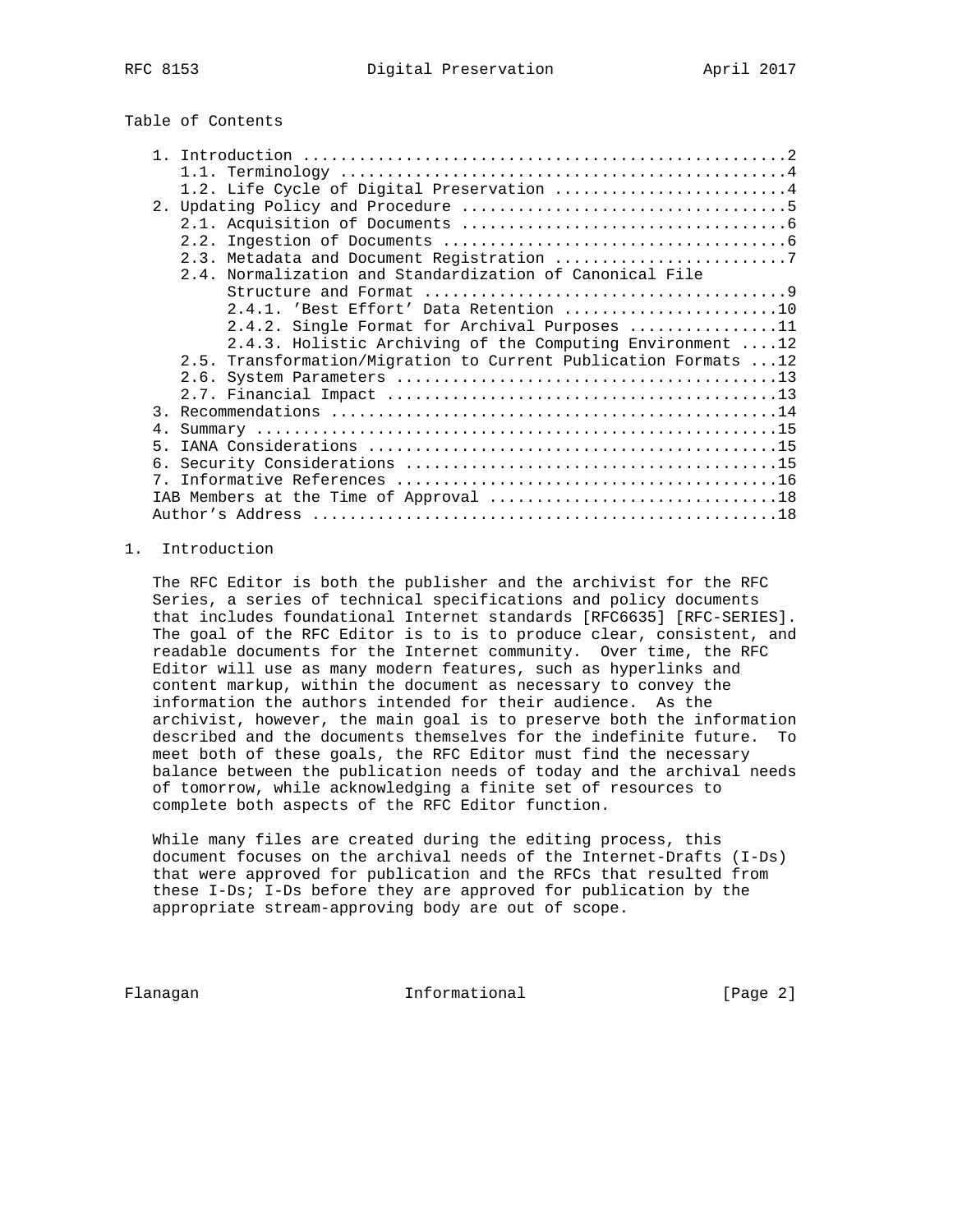To summarize, the key areas of tension between the roles of publisher and archivist are:

- o the desire of the publisher to meet the needs expressed by authors who want to use the latest technology (e.g., vector graphics, live links, and a rich set of metadata) within their documents; and
- o the desire of the archivist to support only the simplest format for documents possible -- currently held by the Series to be plain-text, ASCII-only documents -- so that the tools needed to view the documents are equally simple and resistant to changes in technology, resulting in a set of documents that will be easier to archive for at least the next several decades, if not centuries.

 Through most of the history of the RFC Series, the file format for RFCs has been plain text with an ASCII-only character set. This choice offered the simplest format likely to remain available to the largest number of consumers and the format most likely to be resistant to changes in technology over time. Increasingly, however, consumers and authors are requesting additional features that would allow for easy reading on a wider array of devices while retaining all the metadata authors intended in their documents. In 2013, RFC 6949 ("RFC Series Format Requirements and Future Development") captured the high-level requirements for the Series; the fundamental issue was that plain-text, ASCII-only documents no longer meet the needs of the communities interested in using and producing RFCs [RFC6949].

 The assertion that plain-text, ASCII-only documents no longer meet the needs of the community suggests that the simple archival process maintained by the RFC Editor is also no longer sufficient. More complex tools and file formats require a more complex process to ensure that RFCs can be read and rendered far into the future. This document describes the considerations that must inform any changes in policy and procedure, and it describes a model for the RFC Series to follow when additional formats beyond plain-text, ASCII-only RFCs are published. The functional model that provides the framework for the archival process described in this document was derived from the ISO Open Archival Information System (OAIS) reference model, defined in "Space data and information transfer systems -- Open archival information system (OAIS) -- Reference model" [ISO14721].

Flanagan 11 Informational 1996 [Page 3]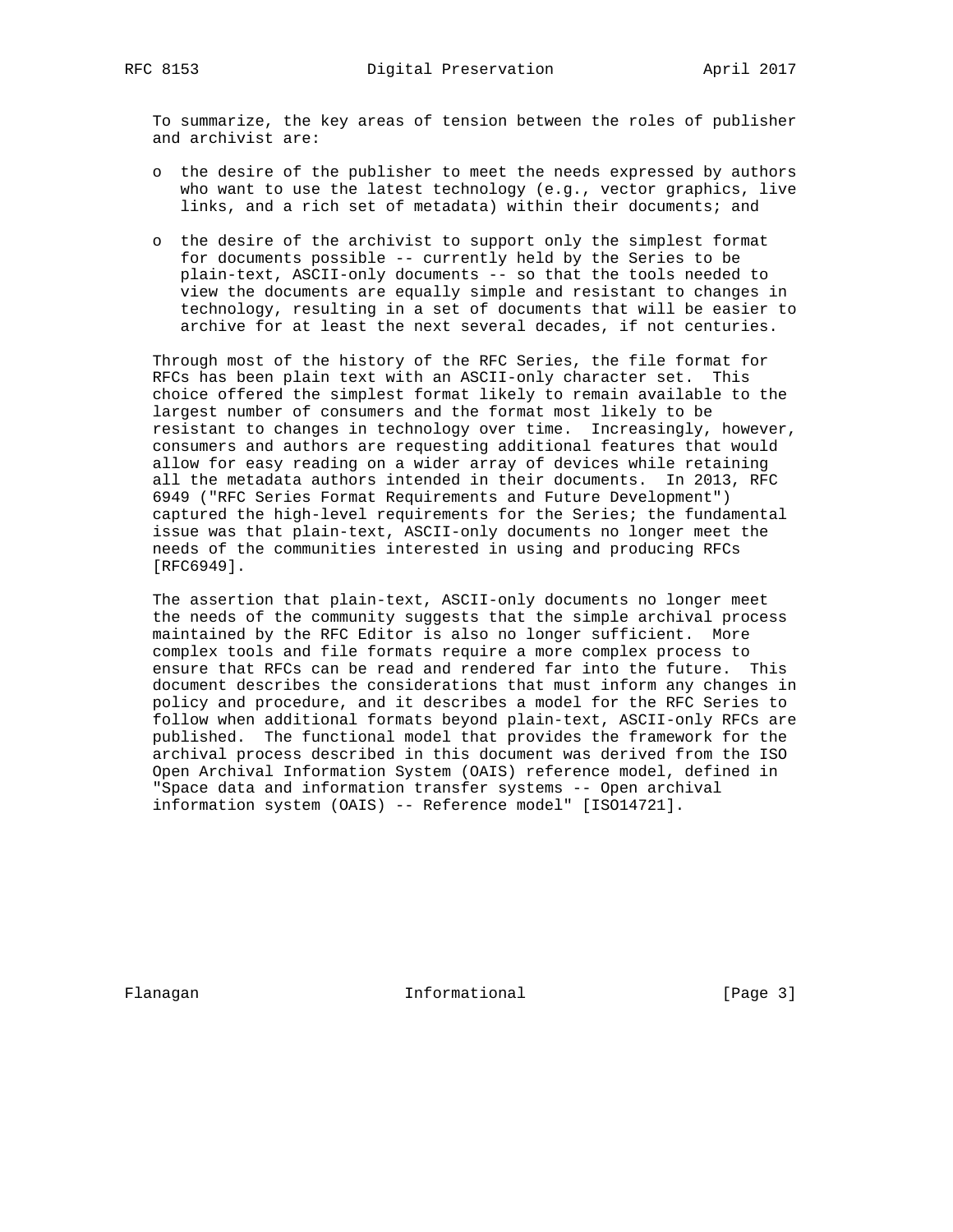### 1.1. Terminology

 Acquisition: The point at which a document is accepted by the RFC Editor for future inclusion into the archive.

 Ingestion: The point at which a digital object is assigned all necessary metadata to describe the object and its contents and is added to the archive.

 Bitstream preservation: The process of storing and maintaining digital objects over time, ensuring that there is no loss or corruption of the bits making up those objects.

 Content preservation: The retention of the ability to read, listen, or watch a digital file in perpetuity. Content preservation is not about the bits being stored; it is about being able to access and present those bits to the user.

## 1.2. Life Cycle of Digital Preservation

 The basic process for preserving digital information has been described by a variety of organizations. From the Life cycle Information For E-Literature (LIFE) project [LIFE] in the United Kingdom to the ongoing digital preservation work in the U.S. Library of Congress [USLOC], the basic digital preservation process is straightforward. Documents are acquired and processed, metadata is recorded, physical media is refreshed, and content is regularly checked to see if it is still accessible by interested parties. Complexities arise when one considers the need to preserve both the bits of the digital objects themselves and the tools with which to express those bits in an environment that experiences rapid changes in technology.

 For most of the existence of the RFC Series, the digital preservation process has been fairly simple, focusing on bitstream preservation and relying on paper copies of digital files.

The current archival process for the RFC Series is as follows:

- 1. Acquisition: The RFC Editor database is updated to indicate an I-D has been approved for publication. At this point, the document is taken through the editorial process on the way to publication [RFC-PUB].
- 2. Ingestion: The RFC is added to the archive at the time of publication.

Flanagan **Informational** Informational [Page 4]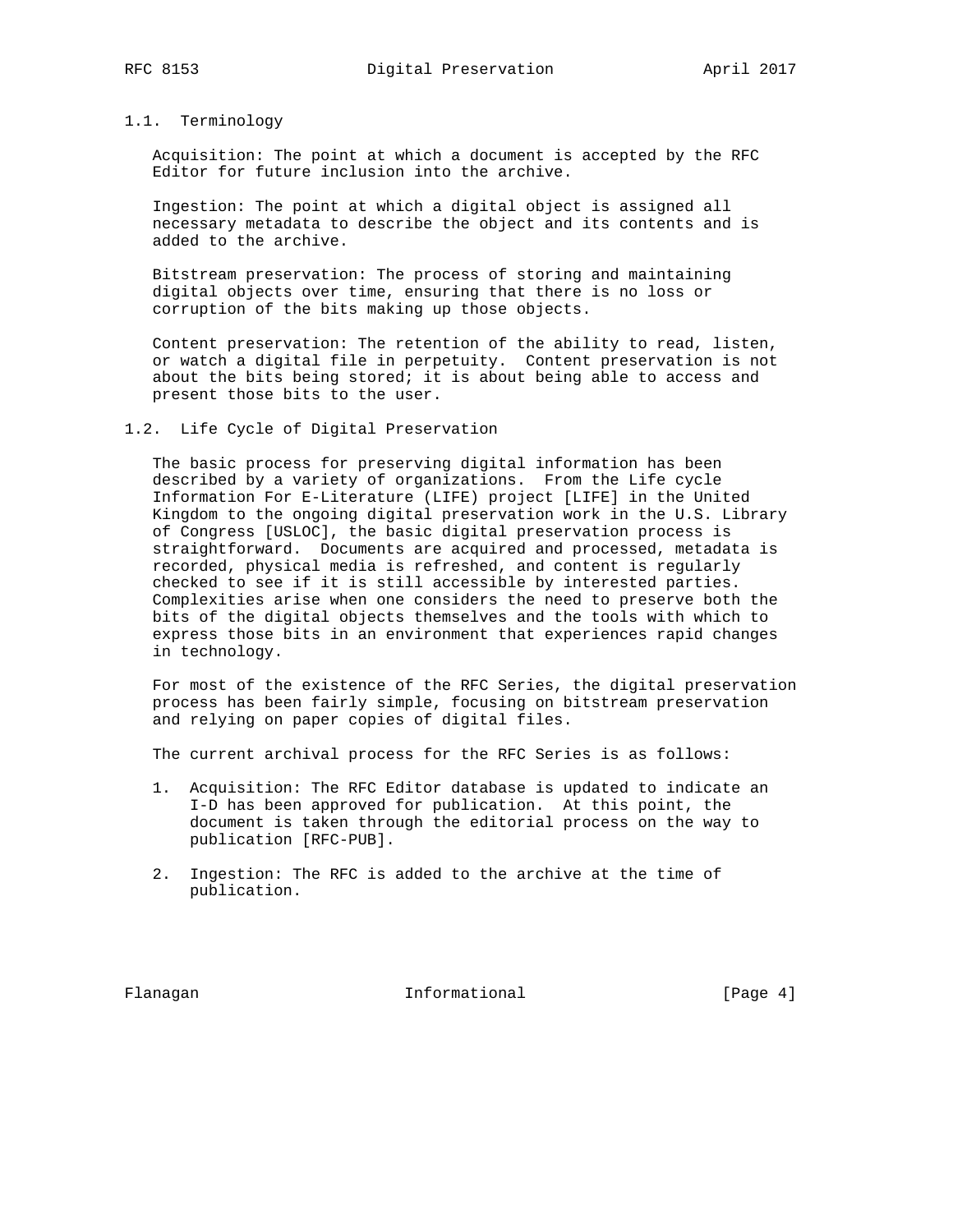- 3. Metadata creation: The details regarding an RFC, including RFC number, author, title, abstract, etc., are created at time of publication. Additional metadata in the form of status and errata can be added or changed at any time, following the process of the originating document stream.
- 4. Bitstream preservation: This part of the process is handled as part of the IT system administration; all servers, disks, and backup technology are refreshed on a regular cycle.
- 5. Content preservation: All RFCs since January 2010 have been printed out on standard office paper at time of publication, and the electronic files have been preserved on disk and in backups with no particular focus on preserving the entire computing environment used to create the electronic documents. Most RFCs prior to January 2010 are also available on paper, but there are gaps in the record and issues of ownership around the paper copies before that date.

 When the format for RFCs transitions from plain-text, ASCII-only files to an XML format with multiple outputs, the overall archival process will become more complex. Additional metadata and some (or possibly all) of the computing environment may need to be added to the archive.

2. Updating Policy and Procedure

 RFCs are created and published as digital objects. Unlike paper based publications, a digital collection requires a focus on retaining the details of the technology as well as retaining the object itself. Specifically, a digital archive needs to:

- o consider the inherent instability of digital media,
- o plan for a relatively short path to technological obsolescence,
- o schedule regular media updates,
- o apply predefined criteria for technology evaluation, and
- o ensure the continued authenticity and integrity of documents through any changes in technology.

 As the custodian and canonical source of RFCs and associated errata, the RFC Editor must consider how to ensure the availability and integrity of this document series far into the future and determine whether the focus must be on bitstream preservation, content preservation, or both.

Flanagan **Informational** Informational [Page 5]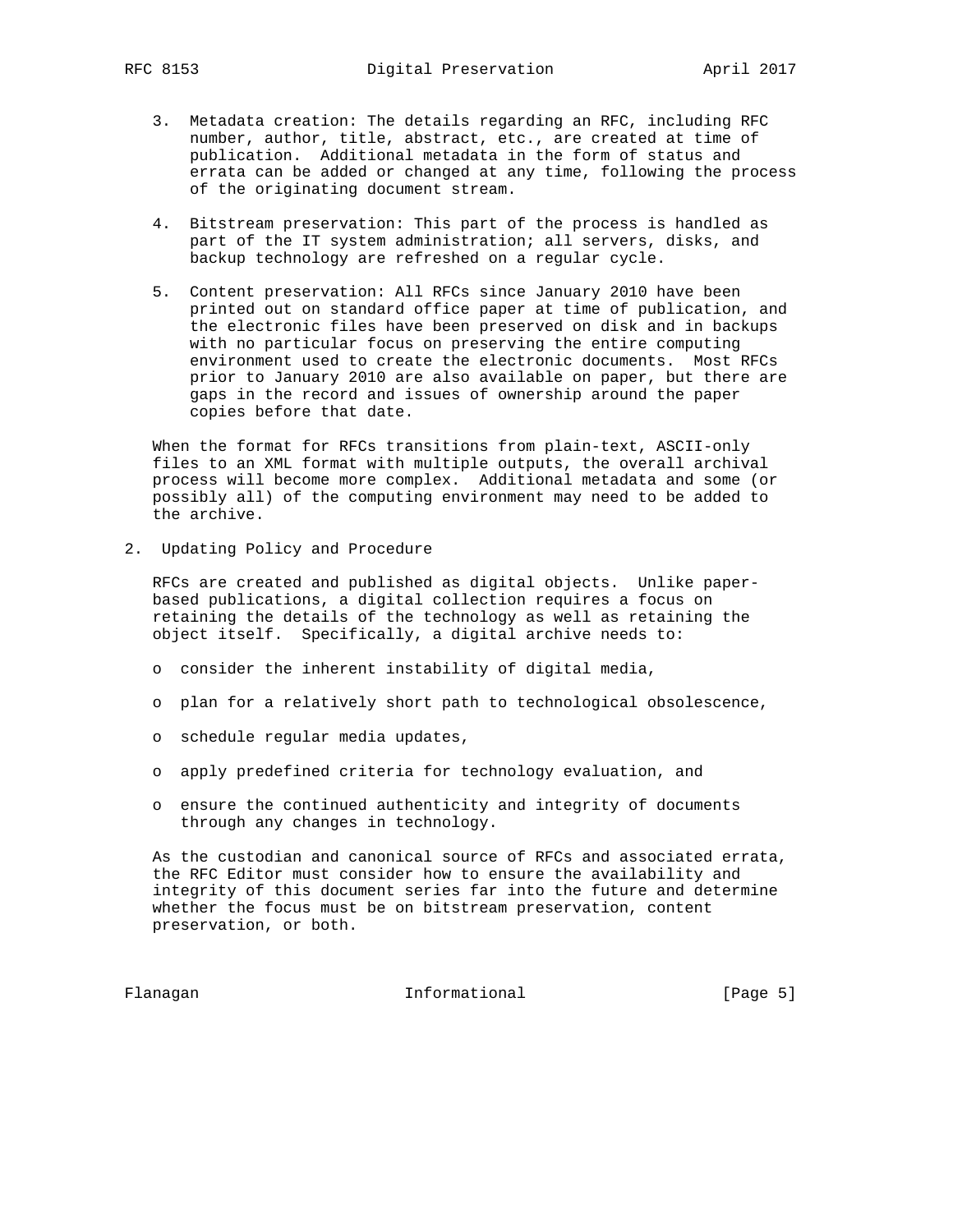The RFC Editor has several advantages in acting as the digital archivist for the Series. Since the RFC Editor is the publisher as well as the archivist, the RFC Editor controls the format of the material and the process for adding that material to an archive and can add any additional metadata considered necessary. External material, while a major consideration for more general archives, is no longer accepted by the RFC Editor. (See "Internet Archaeology: Documents from Early History" [RFC-HISTORY] for the list of non-RFC digital objects held by the RFC Editor.)

 This document describes several different preservation models that may fit the needs of the Series and raises several points for community consideration. Specifically, this document covers information on:

- o Acquisition of documents
- o Ingestion of documents
- o Metadata and document registration
- o Normalization and standardization of canonical file structure and format
- o Transformation/migration to current publication formats
- o Content and computing environment preservation
- o System parameters
- o Financial impact
- 2.1. Acquisition of Documents

 The acquisition process for documents intended for the archive starts with the submission of an approved I-D for publication. During the editorial process, information such as the document metadata is finalized prior to publication. However, the initial I-D as submitted and the RFC produced from it do not formally enter the archive until the time of publication, which is considered the point of ingestion from an archival perspective.

2.2. Ingestion of Documents

 Once an RFC is published, the canonical format is considered immutable. At this point, the RFC Production Center, one of the internal roles within the RFC Editor, assigns the document metadata that an archivist needs to identify the unique object.

Flanagan **Informational** Informational [Page 6]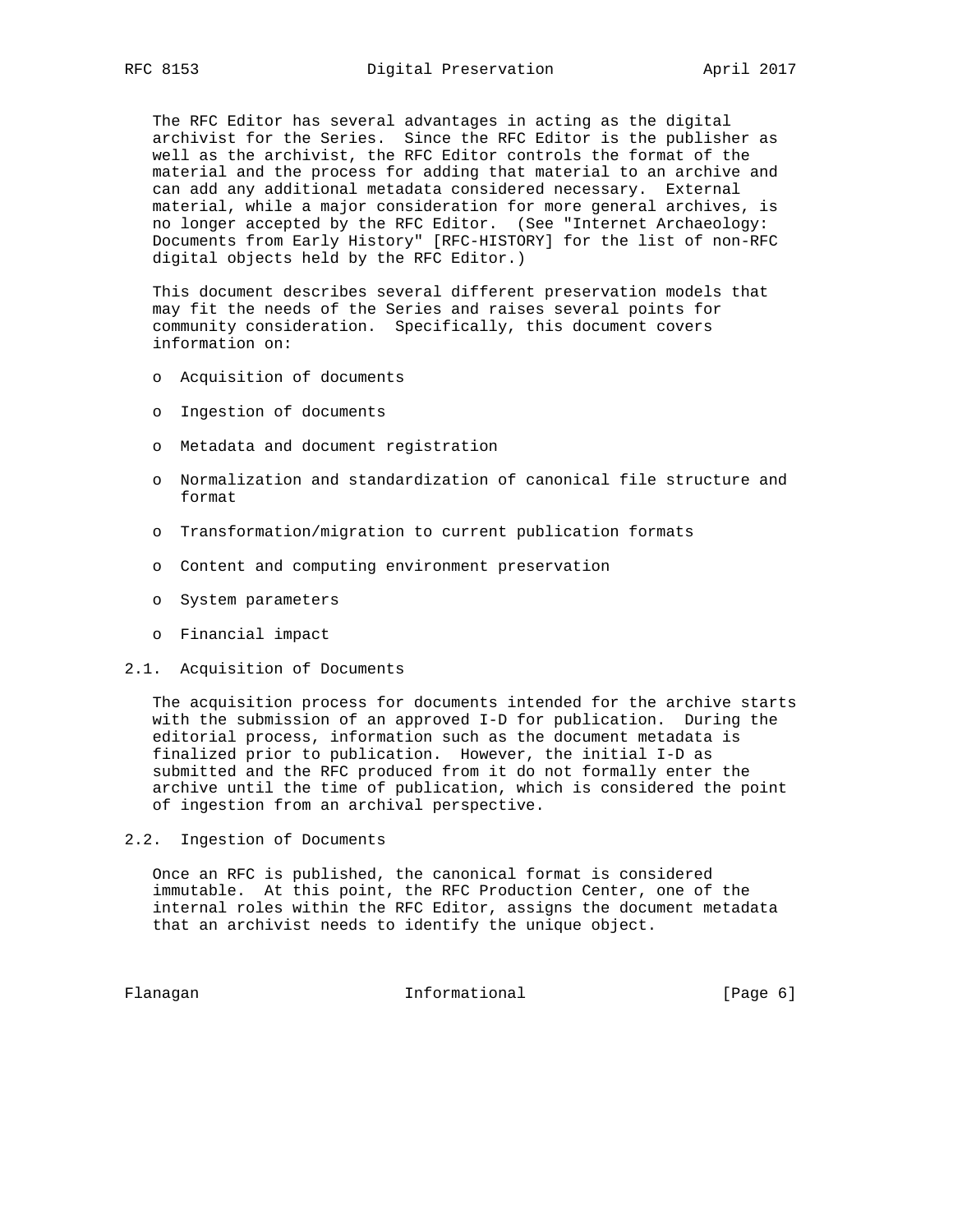In the case of RFCs, the metadata assigned to a document at the time of publication includes:

- o the RFC number
- o ISSN
- o publication date
- o Digital Object Identifier (DOI)

 Additional metadata, such as author name, is assigned earlier in the document creation process, but it is subject to change up to the point of publication. More information on metadata is available in Section 2.3 ("Metadata and Document Registration").

 In terms of deciding what to accept in the archive -- a major question for most archives and yet a simple one for the RFC Series - the RFC Editor accepts documents that are approved for publication by the approving body of one of the document streams: the IETF, IAB, IRTF, or Independent Submission streams [RFC7841]. Each document stream has defined processes on when and how I-Ds are approved and submitted to the RFC Editor for publication. The RFC Editor does not select documents for publication and archiving; the RFC Editor edits and publishes documents approved for publication by the document streams.

 The RFC Editor holds no copyright on I-Ds or RFCs. As per the IETF Trust Legal Provisions [TLP], the copyright for RFCs is held by the authors and the IETF Trust. At any point in time, the current entities providing RFC Editor services must be able to release the archive of RFCs to the IETF Trust.

 Note: The RFC Editor is currently only responsible for RFCs; any associated datasets or other research data is not considered within the RFC Editor's mandate at this time; therefore, no consideration to the archival requirements of such datasets is covered in this document.

## 2.3. Metadata and Document Registration

 Metadata is data about data. In the field of digital archiving, this is the data that clearly identifies every aspect of a document, from its identifier (i.e., the RFC number and the I-D draft string) to the size and file format of the document and more. Metadata is stored in a central registry that records information on exactly what is being

Flanagan **Informational** Informational [Page 7]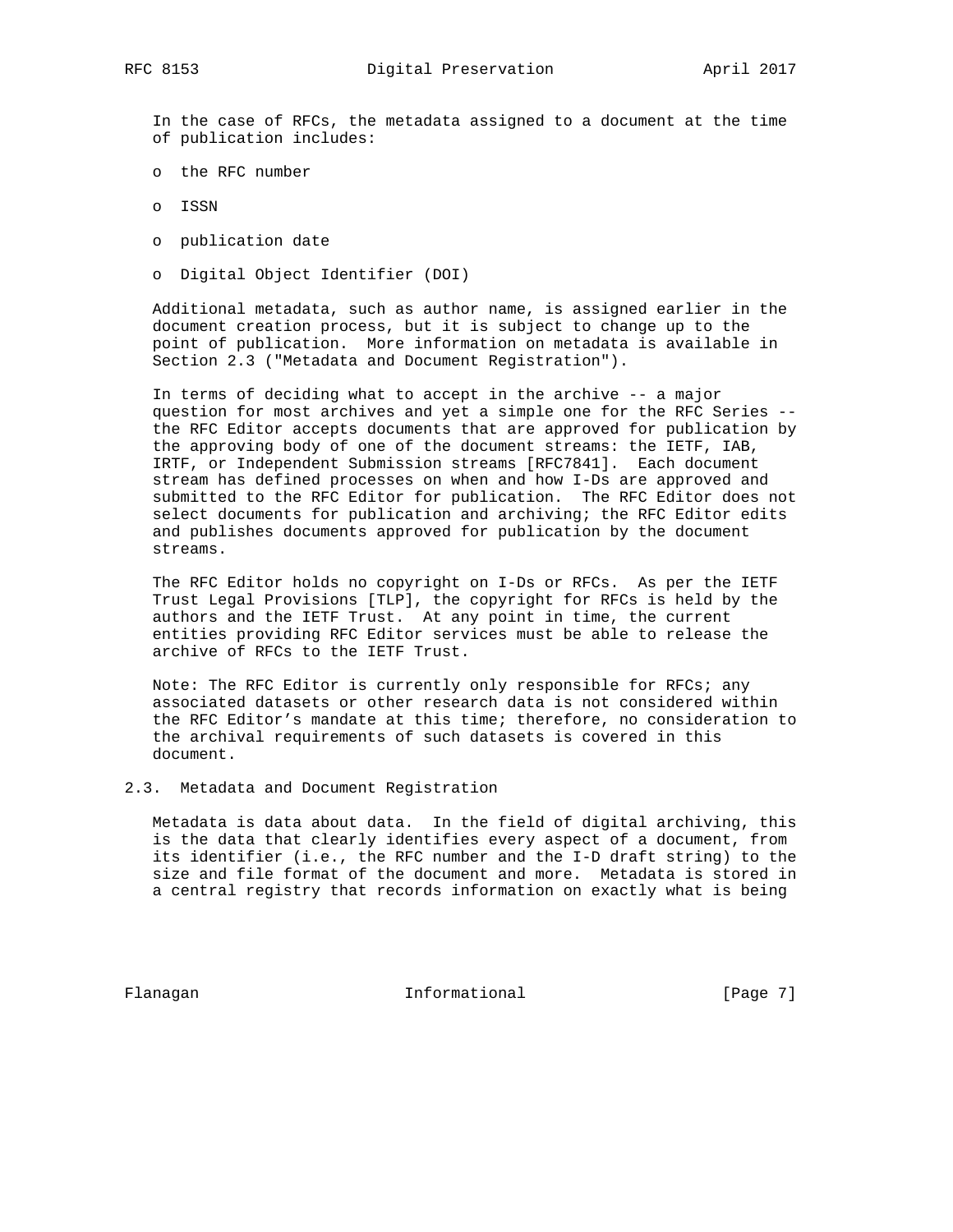preserved and where it is located, information on authenticity and provenance, and details on the hardware and/or software needed to view or create the documents.

 The RFC Editor maintains this registry in the form of a database that includes all metadata available for documents being edited and for published RFCs. This database feeds the search engine on the RFC Editor website and the info pages available for every RFC (e.g., http://www.rfc-editor.org/info/rfc####).

 Following is the current list of metadata presented in the RFC info pages:

- o RFC number
- o Canonical URI
- o Title
- o Status
- o Updates (if applicable)
- o Updated by (if applicable)
- o Obsoletes (if applicable)
- o Obsoleted by (if applicable)
- o Authors
- o Stream
- o Abstract
- o Content-Type
- o Character Set
- o ISSN
- o Publication date
- o Digital Object Identifier (DOI)

The following metadata will be added in the future:

o Publication format URIs

Flanagan **Informational** Informational (Page 8)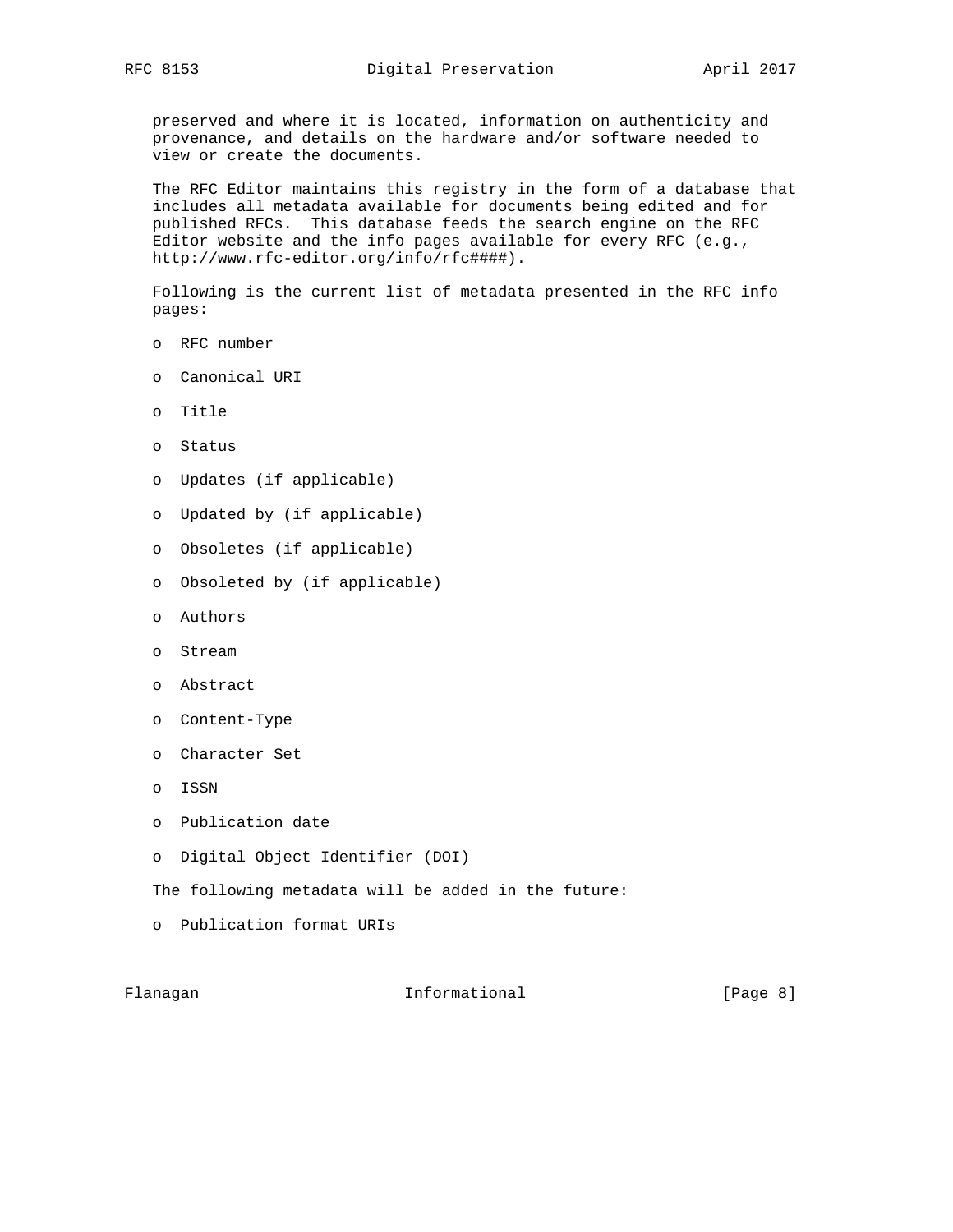Info pages also include links to errata, IPR searches, and both plain-text and XML citation files.

 In terms of best practice, all documents used as normative references within an RFC would also be stored in the archive. While this is done automatically when the normative reference is another RFC (the usual case), retaining a copy of third-party documents is considered out of scope for the RFC Editor. As the digital archive industry stabilizes, services such as Perma.cc [PERMACC] may be a reasonable compromise. These services provide a permanent URI and image capture of online documents, with a goal of buffering against URI and online availability changes.

2.4. Normalization and Standardization of Canonical File Structure and Format

 The normalization process is perhaps the most technically critical part of digital archiving. The purpose is content preservation - making sure the data accepted for archiving are in the most stable and easily accessed formats possible for the long-term future and require the least amount of re-engineering and emulation of environments in order to view the document in the future. Normalization is about enabling long-term access to the information within a document.

 Over the history of the RFC Series, documents have been submitted for publication in a variety of formats, including paper for the earliest RFCs. Today, the majority of RFCs are available in both a canonical plain-text format and PDF format. For exceptions, see the RFC Online Project [RFC-ONLINE].

 Currently, all RFCs are printed out to paper and stored at time of publication. This has been a reasonable backup plan for several decades. With few of the features one might expect from a digital document format (such as links, metadata within the document, and line drawings), plain-text files do not lose much, if any, information when printed out to paper. However, as the published formats change (see RFC 6949), printing to paper provides less value as much of the metadata that is an intrinsic yet invisible part of the rendered document will be lost in such printing. With that in mind, the focus needs to change to preserving the new file formats electronically.

 While each RFC today is printed to paper and all electronic versions stored on multiple hard drives, no particular effort is made to ensure copies of the software used to render or read the canonical

Flanagan **Informational** Informational [Page 9]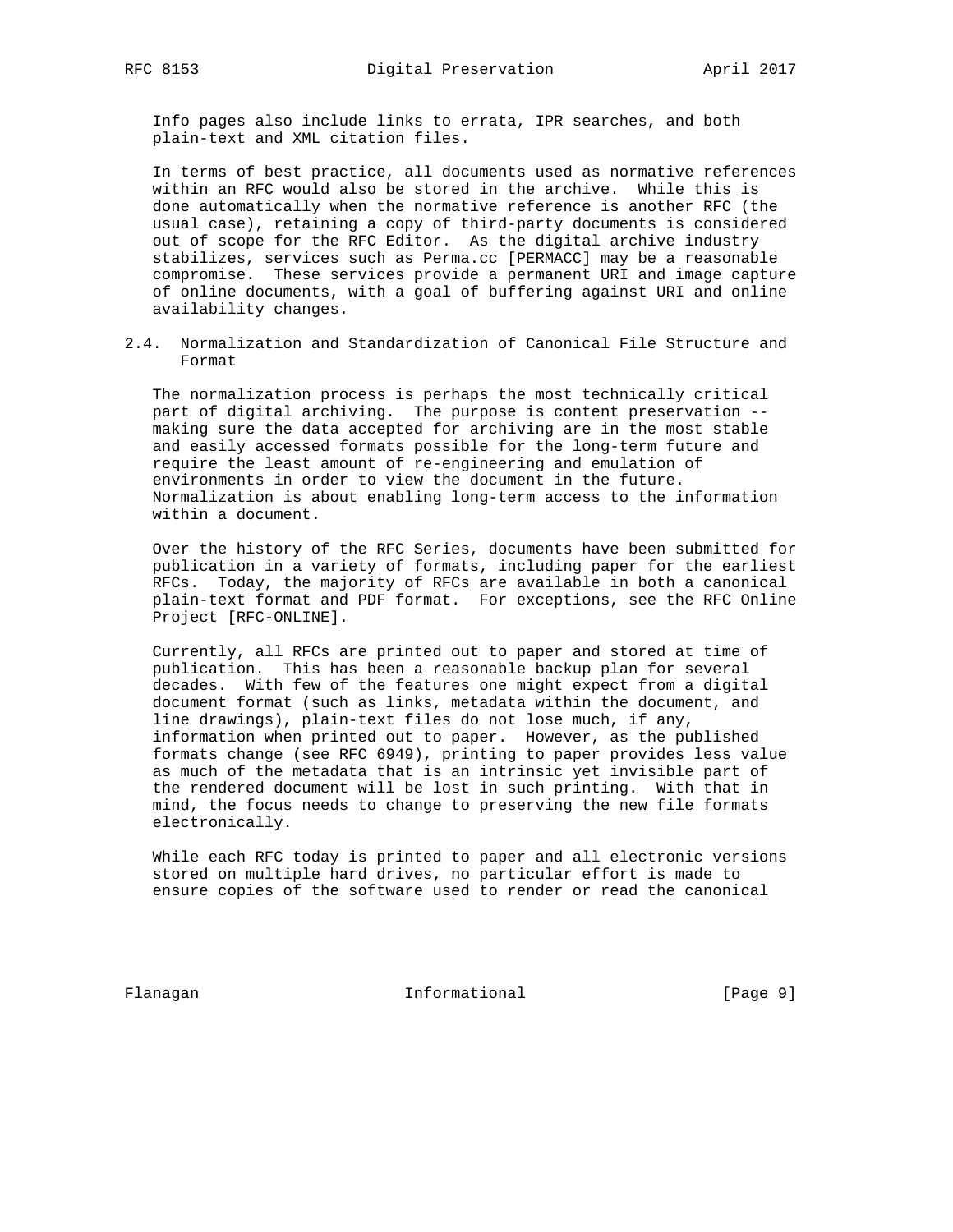plain-text RFC are also archived. The RFC Editor has several choices on how to adapt to the need to archive a more complex set of data and follow best practice as defined by the digital archive community:

- o a simplified bitstream preservation model that focuses on standard "best effort" data-retention practices, which rely on backups, upgrades, and regular equipment change to preserve the data. This model assumes that emulators may be built when needed if the formats used go out of common use (a significant part of the model currently followed by the RFC Editor).
- o a content preservation model that focuses on one publication format as the version most likely to be viewable and provide all necessary metadata in the future. This is a viable option considering that PDF/A-3 [PDF], one of the intended publication formats, was designed for this type of archiving.
- o a complex bitstream and content preservation model that focuses on archiving the canonical XML and the entire computing environment required to create, view and render all outputs from that file. This is the "best practice" from an archivist's perspective.

 Those options are listed in order of least to greatest complexity and expense. More detail on each option is described below.

### 2.4.1. 'Best Effort' Data Retention

 When dealing with very simple data structures such as plain-text, ASCII-only files, the experience of the RFC Series suggests that for the last few decades, hardware and operating system changes have had minimal impact on the document files being stored. While a complete failure of an operating system migration corrupted the dataset in the past, that situation represents a somewhat different problem than the tools themselves changing such that plain-text files are not easily read with existing technology. Given that the basic plain-text format and ASCII encoding remain in common use, the standard protections against file corruption and data loss, such as disk mirroring, off-site backups, and periodic restoration testing, will continue to provide access to the entirety of the RFC Series for the foreseeable future. As has been pointed out, both in this document and in broader community discussion, that is not sufficient for complex formats such as XML, HTML, PDF, or other proprietary formats offered by today's large IT companies. The risk of technological change resulting in the file formats mentioned being deprecated or changed without backwards compatibility is fairly high when looking decades or centuries into the future.

Flanagan 10 Informational [Page 10]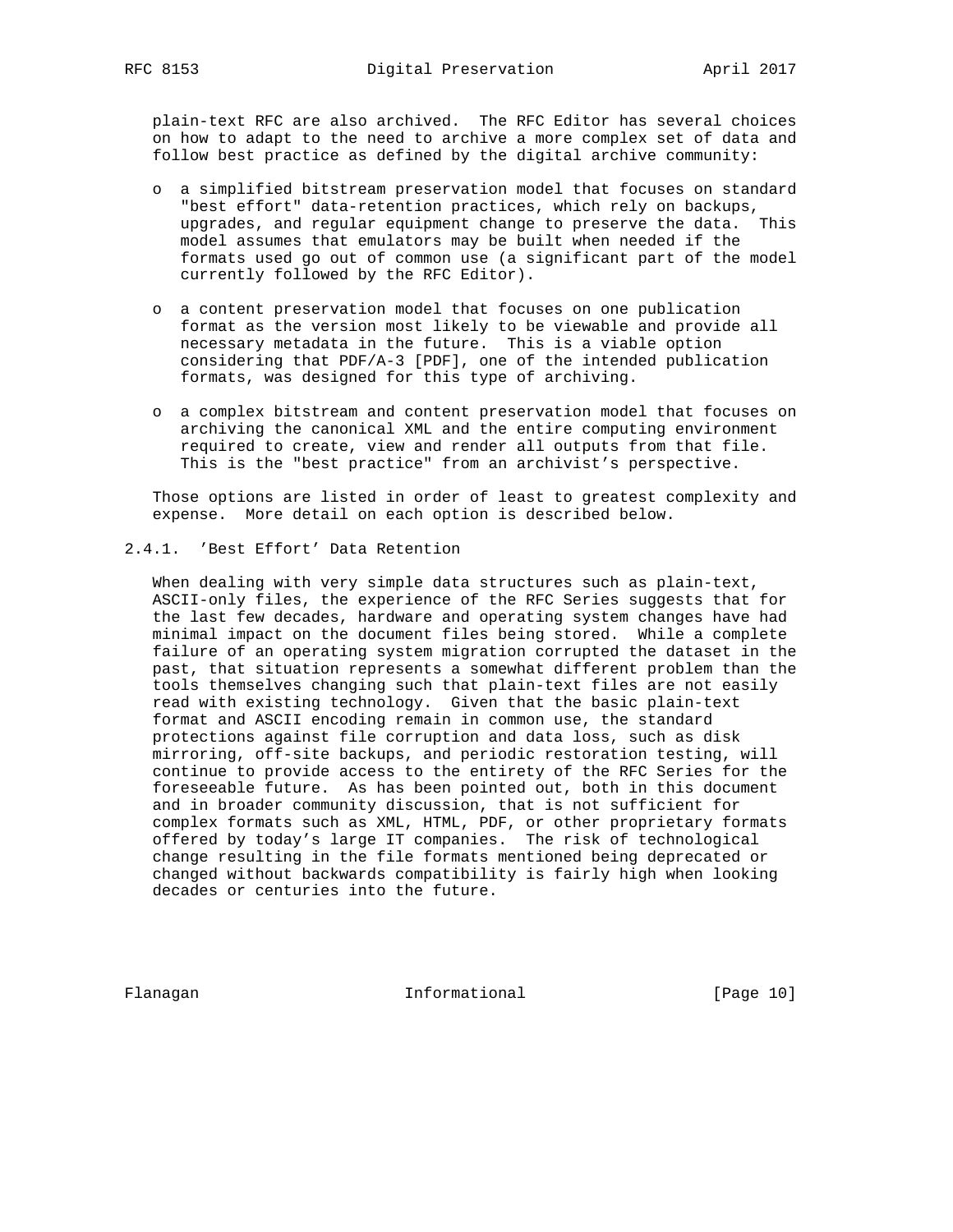It is recommended that this model of archiving the RFC Series cease to be the primary model after the plain-text, ASCII-only format is no longer the canonical format. Best effort data retention is a necessary but not sufficient level of effort for preserving a digital archive. For more guidance on how to define best effort data retention, the section on "Media and Formats, Summary Recommendations" in the 2009 version of the Digital Preservation Handbook [DPC2009] provides useful and concrete information.

## 2.4.2. Single Format for Archival Purposes

 If preserving the information described by a document, rather than the document itself, is the primary purpose of an archive, then focusing efforts on a single file format is a reasonable option. Some well-supported archival tooling projects follow this route, such as Archivematica [ARCHIVEMATICA]. By selecting a feature-rich yet fundamentally stable file format for documents, an organization may avoid expensive whole-environment reconstruction in order to view the document. The PDF/A formats were designed to be an archival format for electronic documents, and PDF/A-3 is one of the options intended for publication as the RFC Series moves from a plain-text canonical format to an XML canonical format with multiple publication formats. A PDF/A-3 file can be produced that embeds the XML from which the PDF/A-3 file was created; this allows for both original and rendered document validation if one has the correct tools available to see the source of the PDF/A-3 file [RFC7995]. The XML is not otherwise visible when viewing the PDF/A-3 file through typical PDF reader software.

 When looking at the need to archive RFCs in a resource-limited environment, a content-preservation-only model has merit, but it is not without risks. First, PDF/A-3 will not be the canonical format; it is intended to be one of the rendered outputs. It may contain rendering bugs that were not intended to be in the document. Second, while the various PDF/A formats were designed to be archival, they have not been put to the test of time to determine if they will actually live up to the design goals.

 This is a valid option to consider, but the risks, priorities, and costs must be discussed by the community before a decision is made to follow this path. The best option may be to combine this with one of the other methods of archiving described in this document to help minimize both risk and cost.

Flanagan 11 Informational 1999 [Page 11]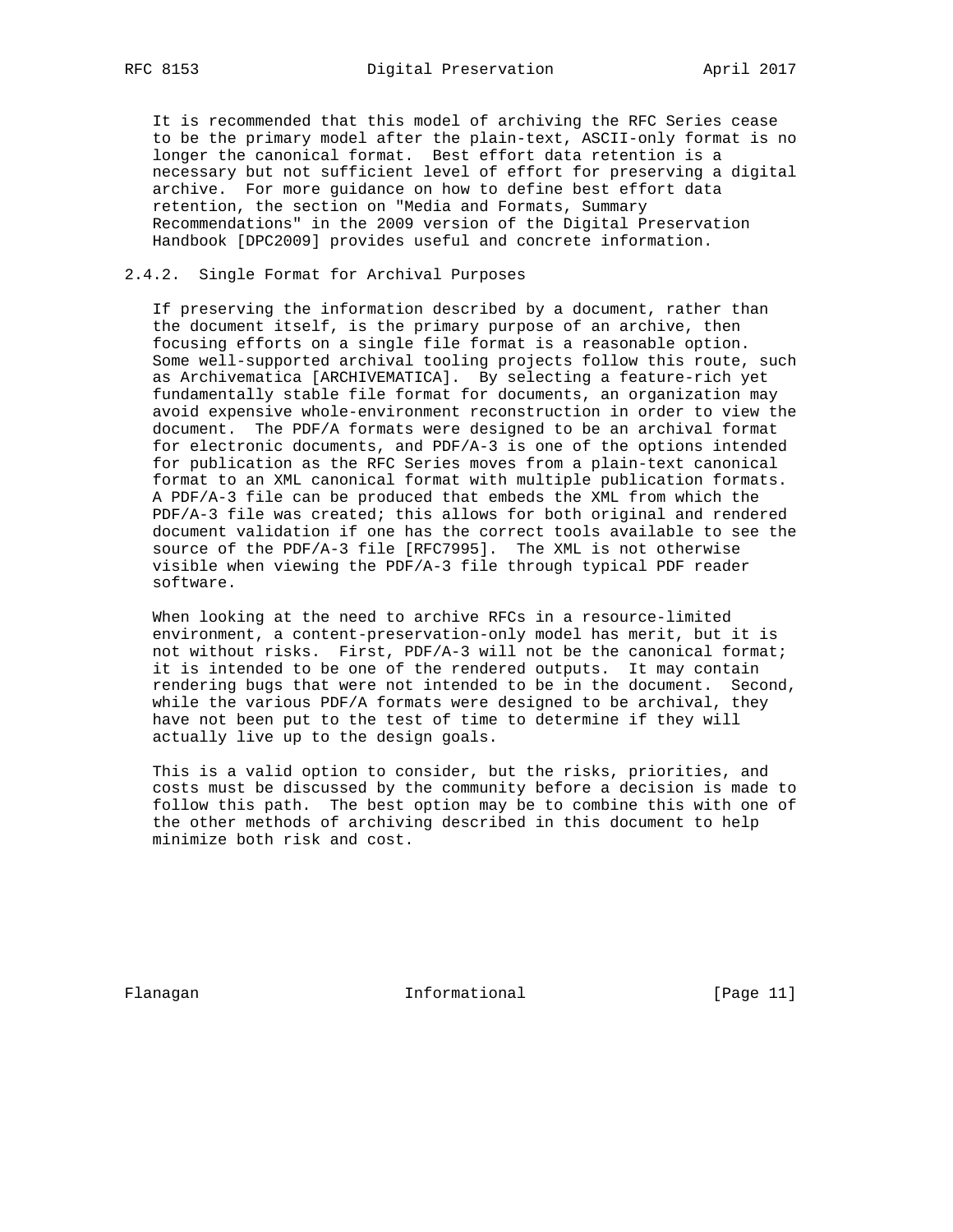### 2.4.3. Holistic Archiving of the Computing Environment

 Preserving everything published by the RFC Editor in order to have a permanent record of information, standards, and best practice is arguably the whole point of being an archival series. One can argue that it is not only about the information described in an RFC, it is also about supporting Intellectual Property Rights (IPR) and retaining the history of the Internet. In following this model, however, one must consider the complexity of the archival environment as matching, and possibly exceeding, the complexity of the file formats being preserved.

 Consider a future where XML has been obsoleted for half a century, HTML5 was a format used three to four human generations ago, and PDF/ A-3 is no longer supported by any existing company's reading software. For RFCs that were produced with XML as their canonical format, an archive must not only hold the data, it must also hold the entire computing environment that allows the data to be rendered and viewed. Operating systems and hardware on which those OSs can run, each major version of each piece of software used or relied upon during the publication of an RFC, browsers and readers for HTML, PDF, and any other publication format must be preserved in some fashion. This is considered best practice when archiving digital documents. This is also the most expensive method, and the cost only increases over time as more and more instances of the computing environment must be preserved over the lifetime of the Series.

 This is a valid option to consider, but the sheer scope of resources required suggests that this must be discussed by the community before a decision is made. Pursuing this may require an entirely different paradigm for the RFC Editor from what has been considered in the past; expanding the scope and resources for the RFC Editor, finding a third party to take over the responsibilities of archiving, or some other option may be necessary.

## 2.5. Transformation/Migration to Current Publication Formats

 Because normalization is a complex subject, it is important to consider how to mitigate the risk of failure of the normalization process.

 The RFC Editor is responsible for making RFCs available to the Internet community. The canonical version of an RFC does not change once published; any formats officially rendered from the canonical version, however, may change. One way to mitigate the need to preserve the entire computing environment for an RFC, including web browsers and PDF readers, would be to take advantage of the non canonical nature of the publication formats and re-render them from

Flanagan 10 Informational [Page 12]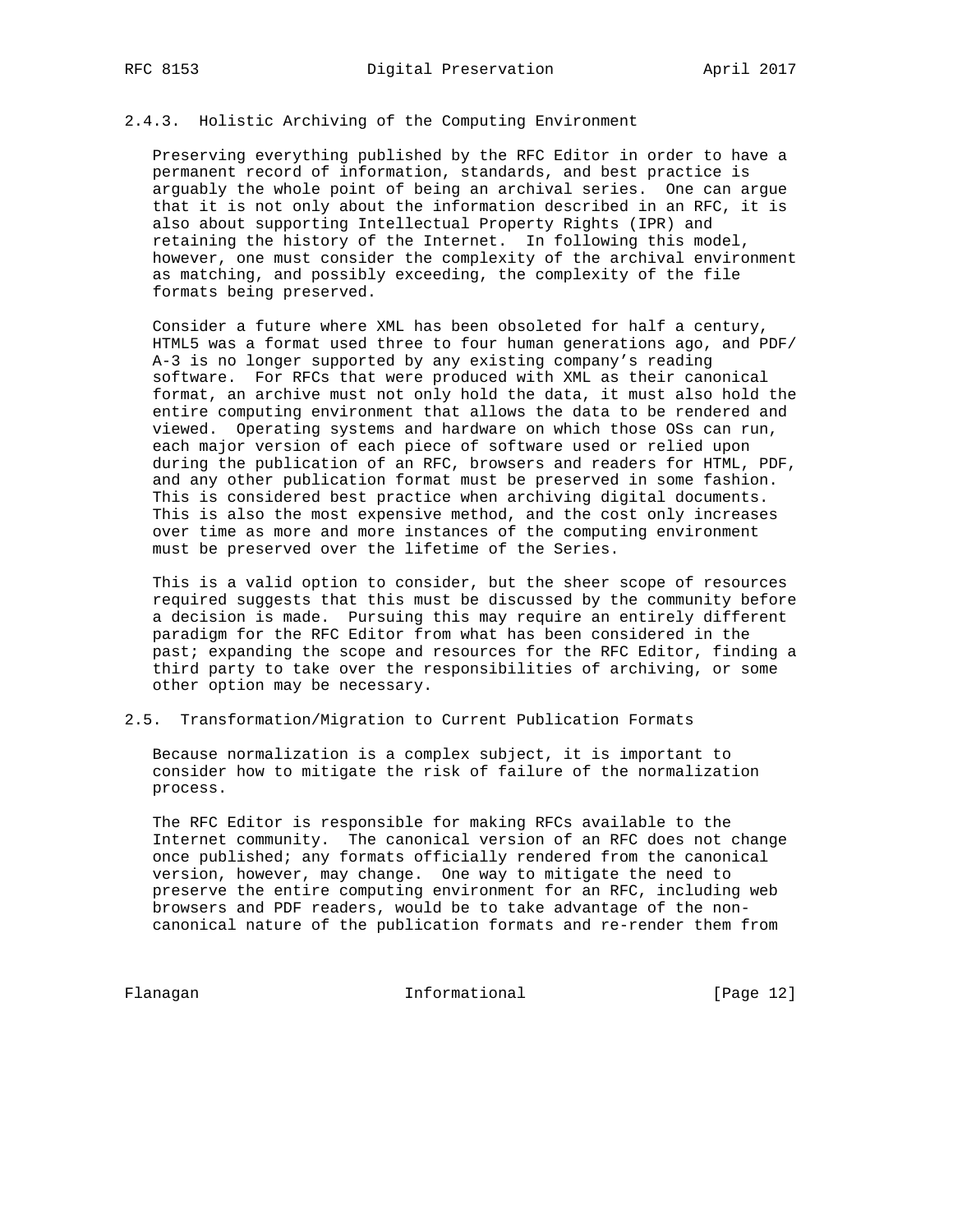the canonical source at the point that browser or reader technology has changed sufficiently to make RFCs largely unavailable to 'modern' tools.

 For example, the RFC Editor may develop the practice of annually reviewing the tools needed to view the publication formats created by the RFC Editor to determine whether or not the current common and popular reader technologies (i.e., web browsers, PDF viewers, e-readers) can view the existing publication formats. During that review, the RFC Editor would work with the community to determine if the current publication formats meet the needs of the community and whether any should be retired or added to improve the availability of information to the community at that time.

### 2.6. System Parameters

 While the industry best practice on the backup and restoration of data is not sufficient as a long-term archival solution, it is still a necessary part of keeping the Series available now and into the future. In the past, nearly 800 RFCs had to be manually transcribed from paper back to electronic format due to a failed server migration and insufficient backups.

 The underlying servers hosting the tools, database, RFCs, and errata are the physical link in the archival environment. While such systems cannot and should not remain static and unchanging, there must be clear documentation regarding the environment, in particular, the storage, backups, and recovery processes for all RFC-related material. The documentation must include information on the refresh cycle for the physical storage and backup media and describe a regular cycle of data restoration and/or migration testing.

## 2.7. Financial Impact

 Having a policy regarding digital archiving provides input into the budget process. The main costs associated with digital archives come from the complexity and quantity of the material being archived, as described in Section 2.4 on normalization.

 Estimating potential costs and providing figures are outside of the scope of this document, but it should be noted that costs are a major factor when determining what level of archival practice an organization will follow.

 For more information on potential business plans and cost modeling for digital preservation, see the "Business cases, benefits, costs, and impact" section of the Digital Preservation Handbook [DPC].

Flanagan 10 Informational [Page 13]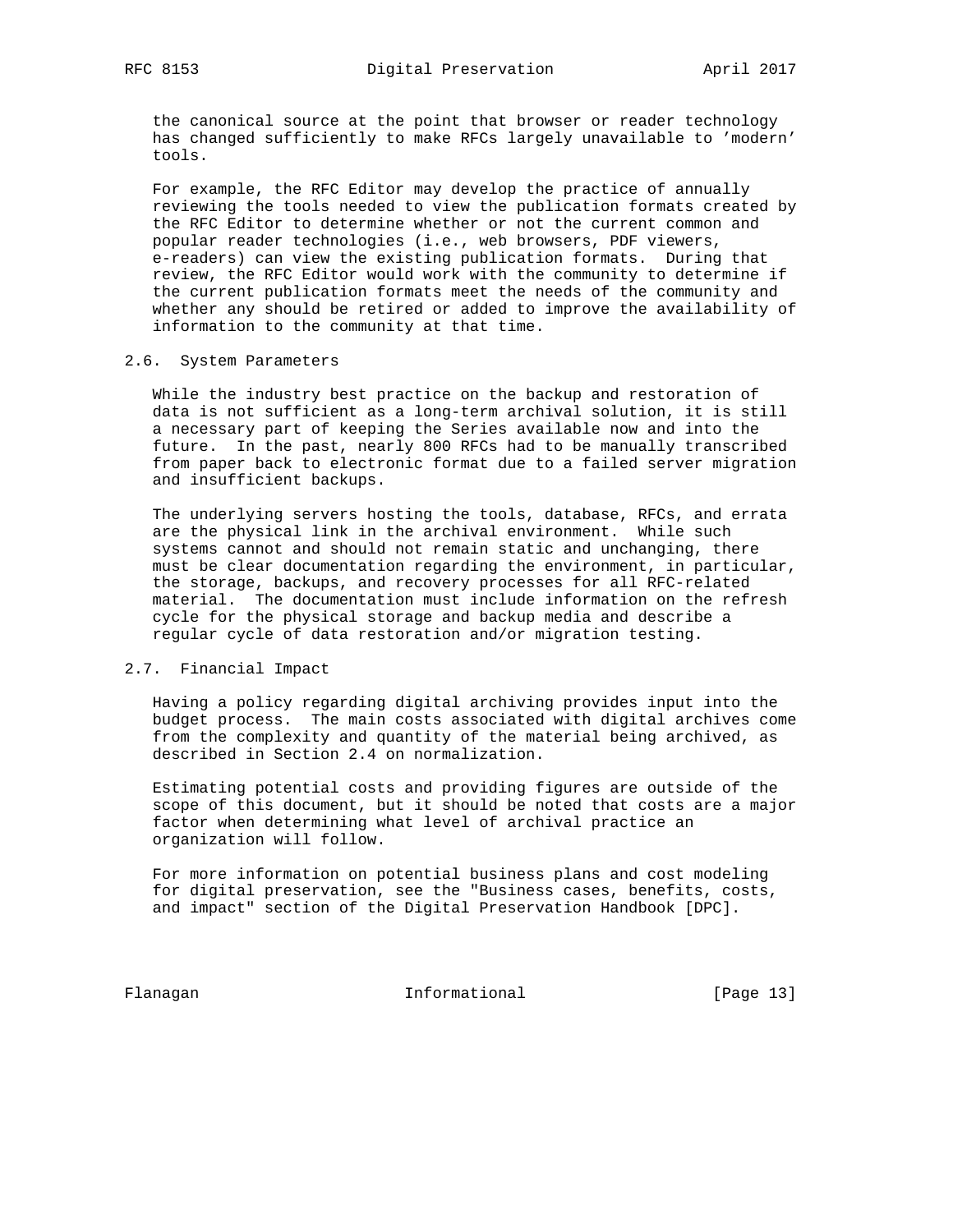3. Recommendations

 Given the need to balance cost and complexity with retention of information for historic, legal, and informational purposes, preservation efforts should focus on the XML canonical format files, the PDF/A-3 format files, the xml2rfc tool and its documentation, and at least two PDF reader applications capable of extracting the embedded XML. Care should be taken that the software being included in this archive has a provision for free copies for backup or archival purposes. All other formats and the overall computing environment should be stored as described in "best effort" data retention (Section 2.4.1), which should in turn be described in the appropriate vendor contract for the RFC Publisher.

Particular preservation efforts should be made by:

- o choosing a format designed for archiving RFCs (PDF/A-3 as indicated by [RFC7995])
- o embedding the canonical XML format within the PDF/A-3 file for RFCs
- o retaining a copy of the plain-text or XML file submitted for approved I-Ds
- o retaining all major versions of the tools and their associated documentation used to acquire and ingest an RFC
- o retaining the final XML file as well as the PDF/A-3 file with the embedded XML
- o retaining at least two software reader applications to ensure the PDF/A-3 and XML files can be viewed in the future
- o partnering with other digital archives around the world to mirror copies of the target data

 In order to control costs and focus the archiving effort on the entire content of an RFC, including the metadata and other features embedded within each RFC published in more than just plain text, printing each RFC to paper upon publication is no longer reasonable. Proper data storage and mirrored copies of RFCs provide more efficient and effective copies in case of catastrophic failure of the existing archive of material.

 Particular focus should be given to finding partners that specialize in digital preservation to ingest RFCs. Ideally, they will ingest all material associated with an RFC, including all metadata, digital

Flanagan 11 Informational [Page 14]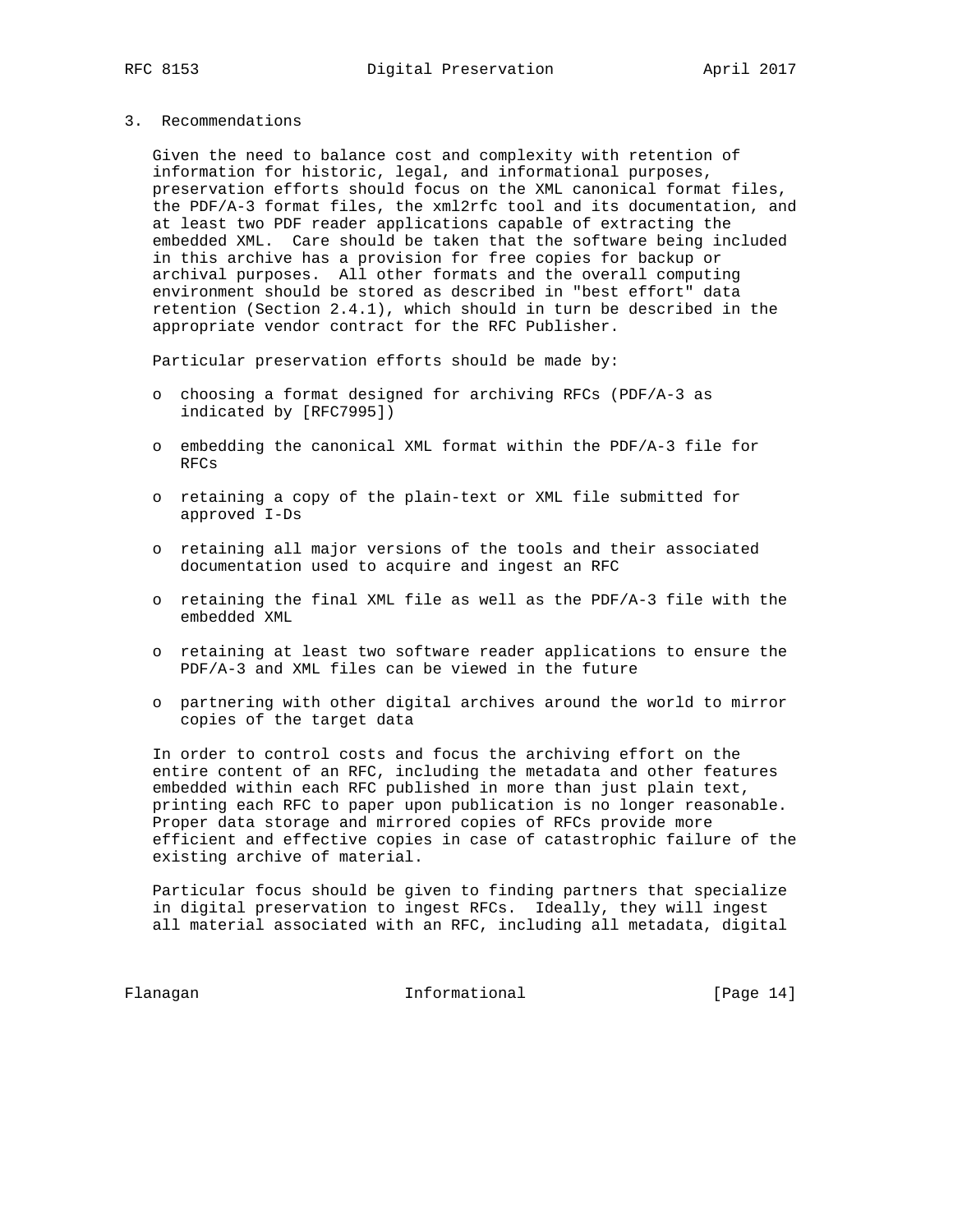signatures, and the approved I-D that was submitted to the RFC Editor. The possibilities and options should be discussed with each archival partner; at minimum, they must ingest copies of RFCs as they are published, with the basic metadata associated with each document.

 Preservation efforts should be reviewed and validated through a biennial audit that will verify that the targeted content and all its associated metadata can be read with existing tools. The full process from acquisition to ingestion should be reviewed to ensure that best current practice is being followed from the perspective of the digital archive community. Since the overall model for the digital archive maintained by the RFC Editor follows the OAIS reference model, the associated audit guidelines should also be followed. While the RFC Editor does not seek to be recognized as 'OAIS-compliant' at this time, use of the ISO standard "Space data and information transfer systems -- Audit and certification of trustworthy digital repositories" [ISO16363] would provide a solid, accepted method for structuring an audit for this digital archive.

4. Summary

 The RFC Series is worth archiving. It contains the history of the early Internet, as well as some of the key standards for Internet technology and best practice today. Who knows what the community will create in the future? There are many ways to preserve the Series, from relying on preservation of the bits, to focusing on a single file format, to preserving the entire computing environment. Each possibility, or permutations of them, involves risks and requires varying levels of resources. The goal of this document is to describe the possibilities and associated risks so that the community can come to an informed decision regarding what it is willing to see supported far into the future.

5. IANA Considerations

This document does not require any IANA actions.

6. Security Considerations

 This document assumes that the origination of RFCs via the RFC Editor is secure and trusted. With that assumption, the activities discussed in this document do not affect the security of the Internet.

Flanagan 15 Informational 1999 [Page 15]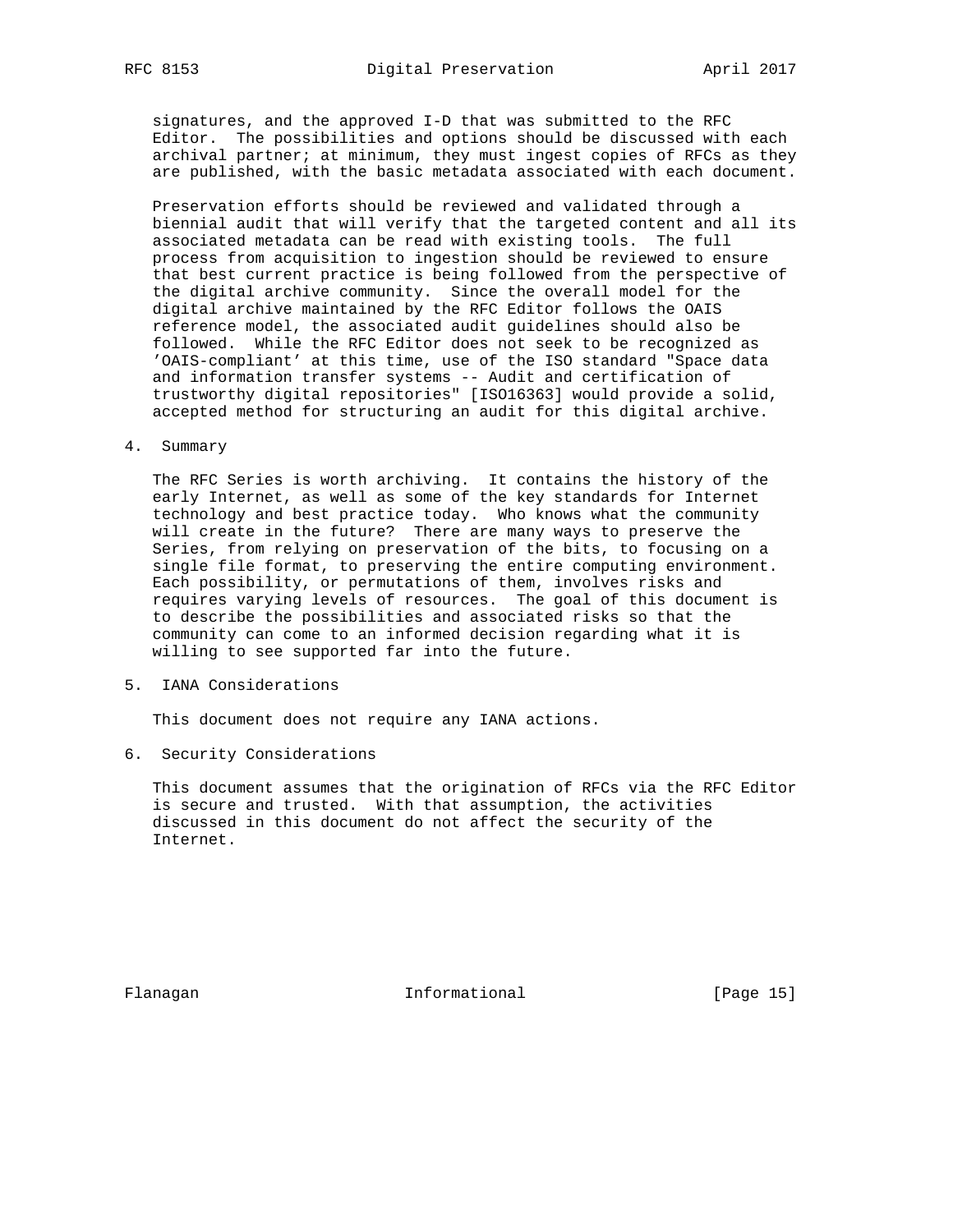- 7. Informative References
	- [ARCHIVEMATICA]

 "Archivematica", <https://www.archivematica.org/wiki/ Main\_Page>.

- [DPC] Digital Preservation Coalition, "Digital Preservation Handbook", 2015, <http://dpconline.org/handbook>.
- [DPC2009] Digital Preservation Coalition, "Digital Preservation Handbook", 2009, <http://www.dpconline.org/docman/digital preservation-handbook/304-digital-preservation-handbook media-and-formats>.
- [ISO14721] International Organization for Standardization, "Space data and information transfer systems -- Open archival information system (OAIS) -- Reference model", ISO 14721:2012, 2012.
- [ISO16363] International Organization for Standardization, "Space data and information transfer systems -- Audit and certification of trustworthy digital repositories", ISO 16363:2012, 2012.
- [LIFE] Hole, B., "LIFE^3: Predictive Costing of Digital Preservation", July 2010, <http://www.life.ac.uk/3/docs/Hole\_pasig\_v1.pdf>.
- [PDF] International Organization for Standardization, "Document management -- Electronic document file format for long term preservation -- Part 3: Use of ISO 32000-1 with support for embedded files (PDF/A-3)", ISO 19005-3:2012, 2012.

[PERMACC] "Perma.cc", <http://perma.cc/>.

[RFC-HISTORY]

 RFC Editor, "Internet Archaeology: Documents from Early History", <http://www.rfc-editor.org/history.html>.

- [RFC-ONLINE] RFC Editor, "History of RFC Online Project", <http://www.rfc-editor.org/rfc-online-2000.html>.
- [RFC-PUB] RFC Editor, "Publication Process", <http://www.rfc-editor.org/pubprocess.html>.

Flanagan **Informational** [Page 16]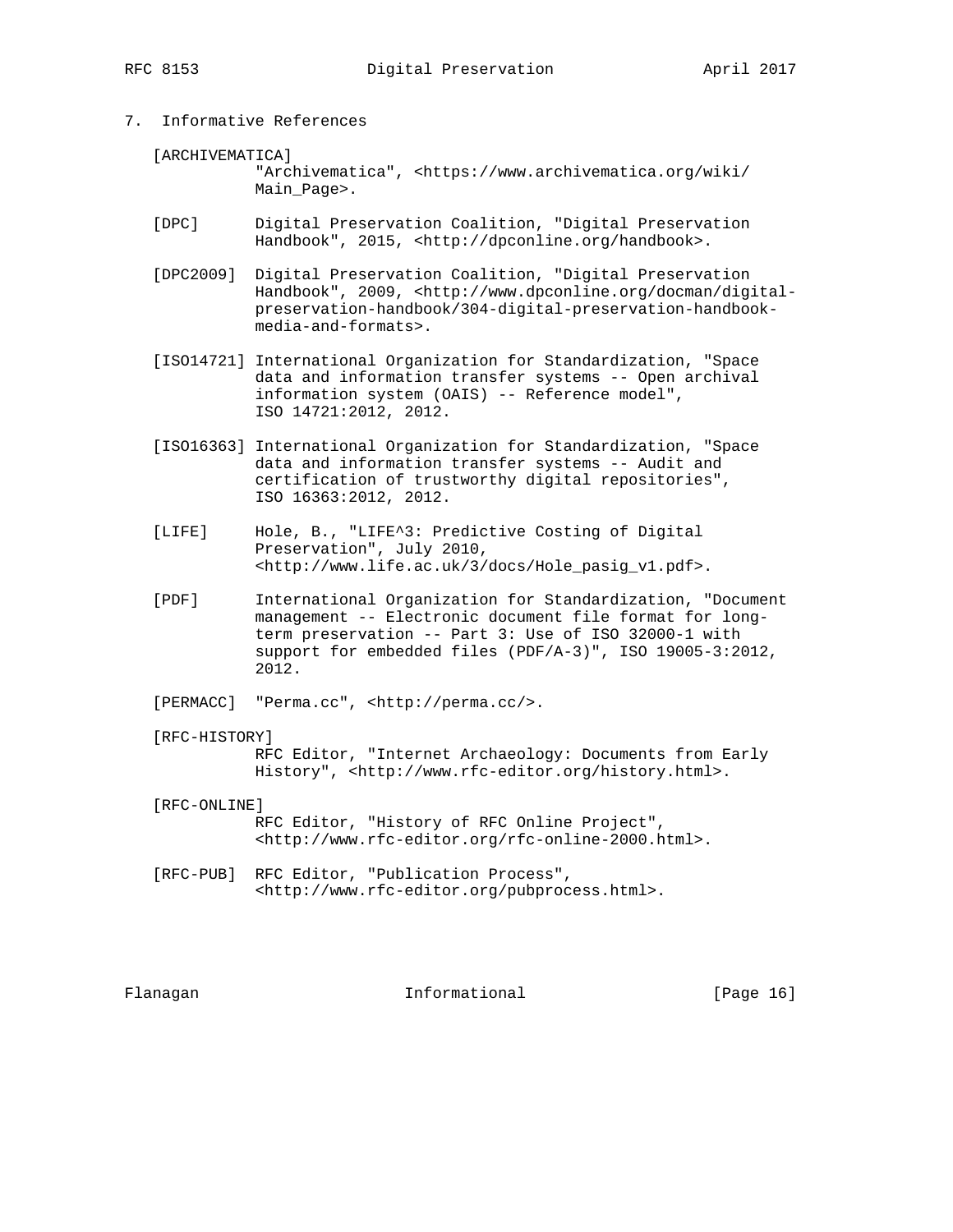[RFC-SERIES] RFC Editor, "About Us", <http://www.rfc-editor.org/RFCoverview.html>.

- [RFC6635] Kolkman, O., Ed., Halpern, J., Ed., and IAB, "RFC Editor Model (Version 2)", RFC 6635, DOI 10.17487/RFC6635, June 2012, <http://www.rfc-editor.org/info/rfc6635>.
- [RFC6949] Flanagan, H. and N. Brownlee, "RFC Series Format Requirements and Future Development", RFC 6949, DOI 10.17487/RFC6949, May 2013, <http://www.rfc-editor.org/info/rfc6949>.
- [RFC7841] Halpern, J., Ed., Daigle, L., Ed., and O. Kolkman, Ed., "RFC Streams, Headers, and Boilerplates", RFC 7841, DOI 10.17487/RFC7841, May 2016, <http://www.rfc-editor.org/info/rfc7841>.
- [RFC7995] Hansen, T., Ed., Masinter, L., and M. Hardy, "PDF Format for RFCs", RFC 7995, DOI 10.17487/RFC7995, December 2016, <http://www.rfc-editor.org/info/rfc7995>.
- [TLP] IETF Trust, "Trust Legal Provisions (TLP)", <https://trustee.ietf.org/trust-legal-provisions.html>.
- [USLOC] LeFurgy, B., "Life Cycle Models for Digital Stewardship", February 2012, <http://blogs.loc.gov/digitalpreservation/2012/02/ life-cycle-models-for-digital-stewardship/>.

Flanagan **Informational** [Page 17]